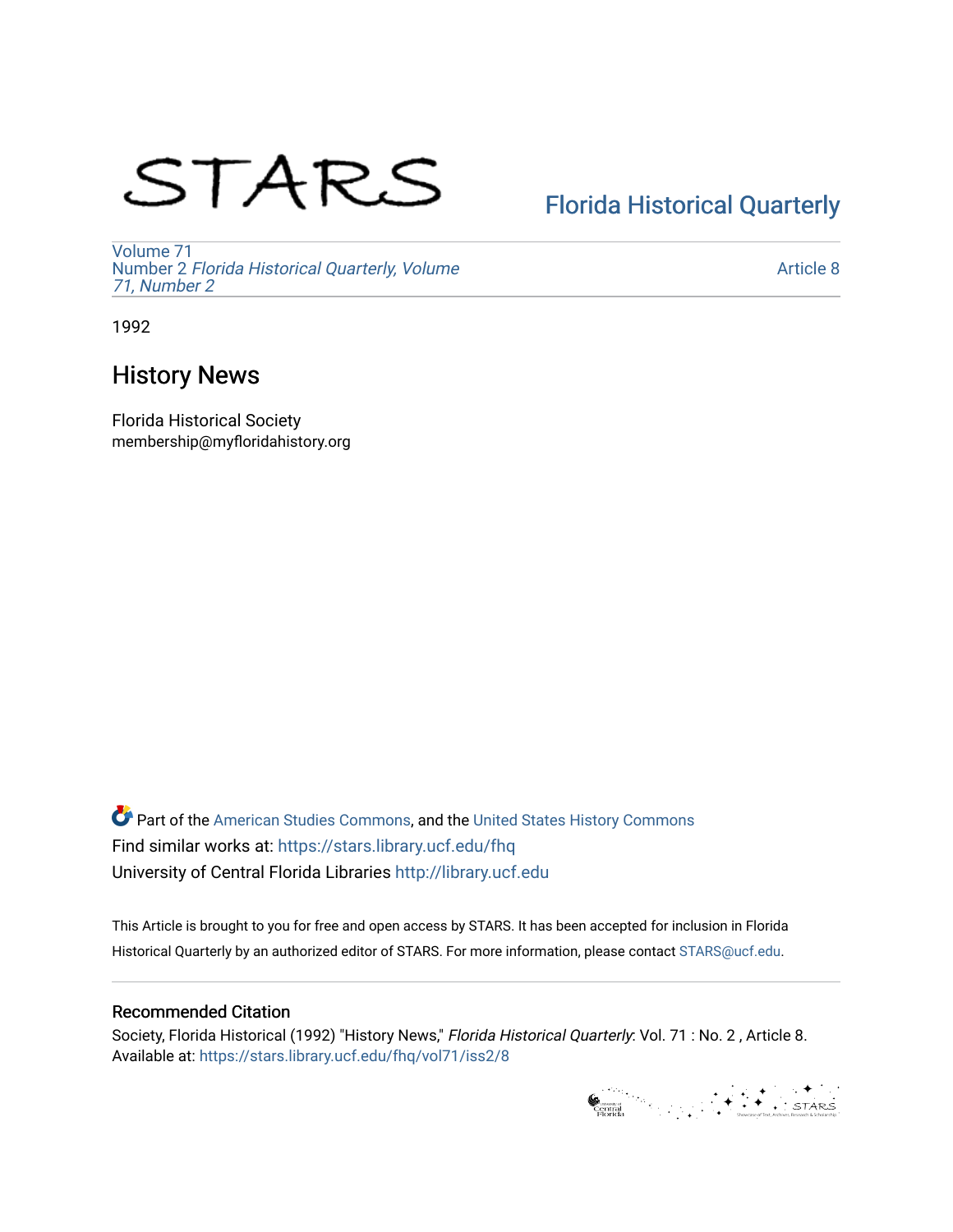### **HISTORY NEWS**

#### *Annual Meeting*

The Florida Historical Society is calling for papers for its 1993 annual meeting in Penascola, May 20-22, 1993. The theme of the conference is "Florida At War." The primary emphasis will be on the impact of World War II on Florida, but papers on all periods are acceptable. Potential participants should submit a 500-word proposal to the program committee for consideration. The deadline for submission is December 1, 1992. Suggestions for supporting papers, session chairpersons, and commentators are also welcomed. Proposals should be sent to Dr. Gary Mormino, P. O. Box 290197, Tampa, FL 33687-0197 (813/974- 3815, 974-2808, or 974-2809).

#### *Miami Beach History*

Howard Kleinberg, well-known Florida author, editor, columnist, and historian, is writing a history of Miami Beach under the auspices of the Miami Beach Chamber of Commerce. Arva Moore Parks is photo editor and historical consultant. Centennial Press of Miami plans to publish the volume in 1993. Stuart Blumberg, president of the Miami Beach Resort Hotel Association and a past chairman of the Chamber, spearheaded the effort that brought the principals— author, publisher, and financial supporters— together. Anyone with Miami Beach history or photographs should contact the Miami Beach Resort Hotel Association, 407 Lincoln Road, 310G, Miami, FL 33139 (1-800-531- 3553).

#### *Announcements and Activities*

"Two Cultures: Tradition and Change," a two-day symposium sponsored by the Collier County Museum, Friends of the Collier County Museum, and the Seminole Tribe of Florida, will explore the Columbus quincentennial from a multi-cultural point of view on October 31-November 1, 1992. Scholars in the fields of anthropology, archaeology, ethnography, and history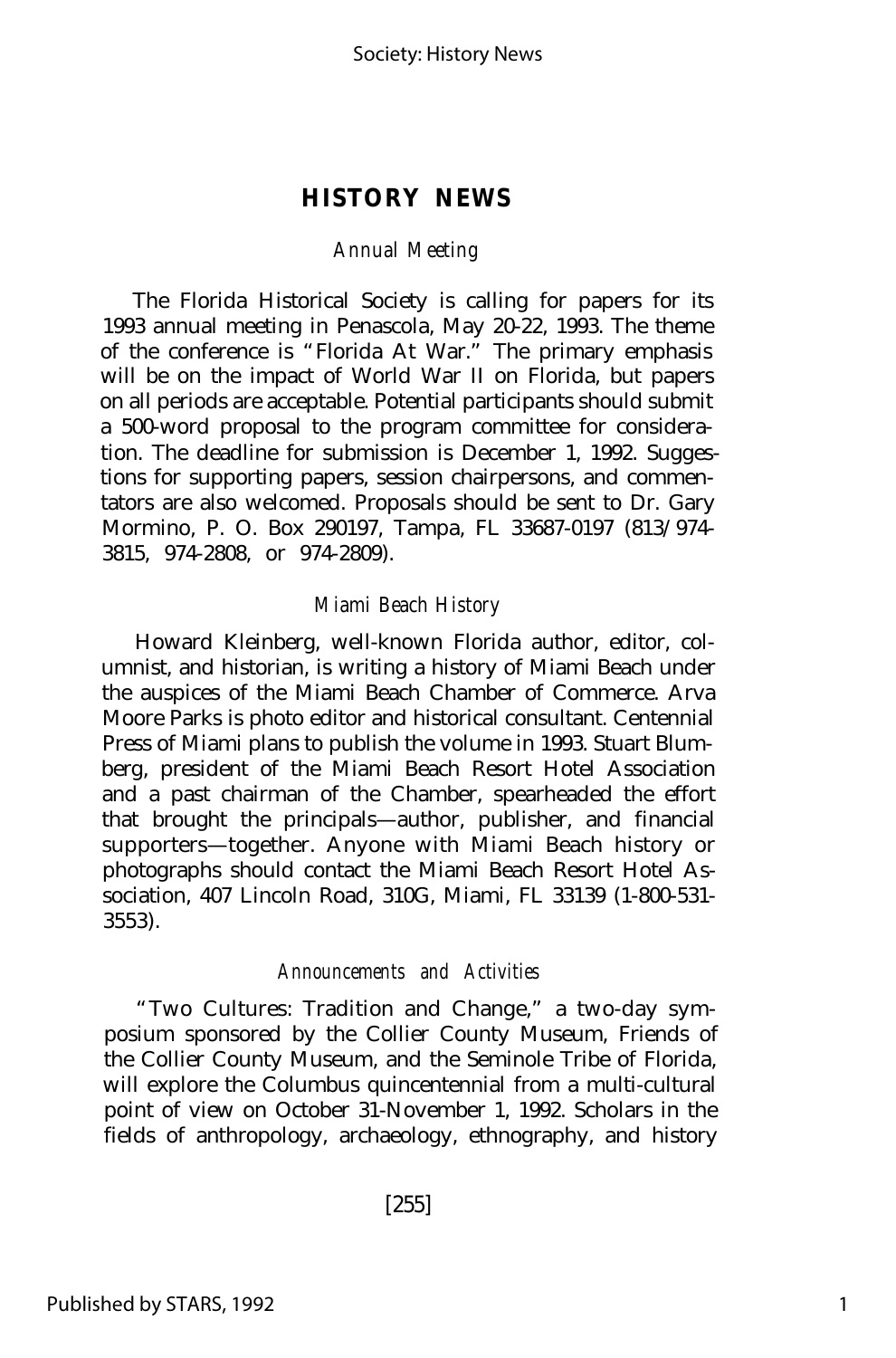256 FLORIDA HISTORICAL QUARTERLY

will discuss European exploration in the Caribbean and the southeastern United States and the results of that contact. The conference will be held at the Naples Beach Hotel and Gulf Club, Naples, Florida. Pre-registration is required. Contact the Collier County Museum, 3301 Tamiami Trail East, Naples, FL 33962.

The fourteenth annual commemoration of the construction of Fort Cooper, the Second Seminole War fort built in 1836, will be held March 6-7, 1993, in Fort Cooper State Park, Inverness, Florida. In the spring of 1836, a group of sick and wounded army regulars and Georgia Volunteers were left on the banks of Lake Holathlikaha. Promising to return within nine days, a military contingent left for Fort Brooke at Tampa. Reinforcements did not arrive, and, under daily attack by the Indians, the men built Fort Cooper. In addition to a reenactment, the program will include heritage craft demonstrations and music sung to the accompaniment of banjo, guitar, and dulcimers. Fort Cooper State Park is located at 3100 Old Floral City Road in Inverness, just off Highway 41. For information write Friends of Fort Cooper, P. O. Box 1784, Inverness, FL 3445 1.

On October 3, First Encounters, an exhibit commemorating Spanish exploration and colonization of the Caribbean and the United States, opened at the Historical Museum of Southern Florida, 101 West Flagler Street, Miami. First Encounters shows the effects of Spanish exploration on aboriginal societies, especially evident in artifacts that reflect European contact. The exhibit tells the story of Juan Poncé de León, Alonzo Alvarez de Pineda, Panfilo de Narváez, and Tristan de Luna. The exhibit includes a two-third scale model of the Niña, one of the three ships that Columbus captained on his voyage to America. Over 500 artifacts from museums throughout the United States are included in the exhibit. First Encounters will be on display at the Historical Museum until January 3, 1993.

The Polk County Historical and Genealogical Library, Bartow, has completed its move to the east wing of the Old Courthouse. It is open to the public. Hours are Tuesday through Saturday, 10:00 A.M. to 4:00 P.M. There is a user fee.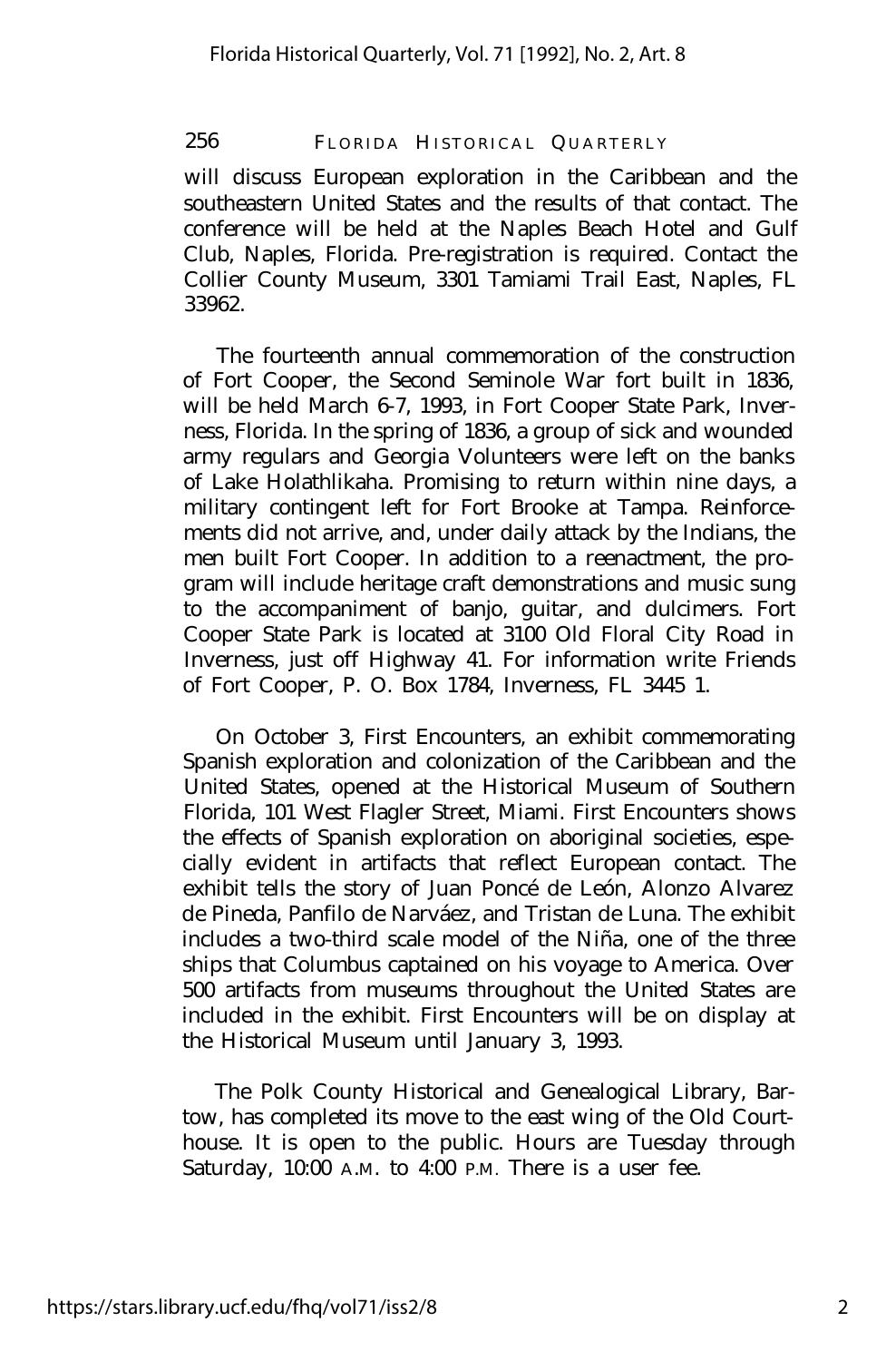#### HISTORY NEWS 257

The Forest History Society presented Professor Colin A. M. Duncan, Queen's University, Kingston, Ontario, Canada, with the Theodore C. Blegen Award for his article, "On Identifying a Sound Environmental Ethic in History," that appeared in *Environmental History Review.* David C. Backes, University of Wisconsin-Milwaukee, received the Ralph W. Hidy Award for his article, "Wilderness Visions: Arthur Carhart's 1922 Proposal for the Quetico-Superior Wilderness."

The Center for the Study of the American South at the University of North Carolina, Chapel Hill, announces the establishment of a new quarterly, *Southern Cultures,* to be published by Duke University Press. The first issue will appear in 1993. The journal will examine cultural aspects of the United States South. The editors are interested in scholarly contributions from history, folklore, anthropology, political science, sociology, journalism, literature, art and architectural history, and other related disciplines. For more information contact Alecia Holland, *Southern Cultures,* IRSS, University of North Carolina, Chapel Hill, NC 27599-3355 (919/926-0511).

The Kentucky Historical Society presented its annual Richard H. Collins Award to Dr. Peter P. Kunpfer, Kansas State University, for his article, "Henry Clay's Constitutional Unionism," which appeared in the winter 1991 issue of *The Register of the Kentucky Historical Society.*

Dr. Gary W. Gallagher, Pennsylvania State University, received the Richard Barksdale Harwell Award for the best Civil War book of 1991 for his work, *Struggle for the Shenandoah: Essays on Confederate and Union Leadership.* The Atlanta Civil War Round Table honored Dr. Gallagher at their meeting of the 1992-1993 year in September.

The Virginia Historical Society's Resident Fellows Program provides financial assistance to selected scholars. Awards granted under this program are the Andrew W. Mellon Research Fellowships, the Betty Sams Christian Fellowships in Business History, and the Sydney and Frances Lewis Fellowships in Women's Studies. Applications from doctoral candidates working to complete their dissertation are welcomed. Applicants should send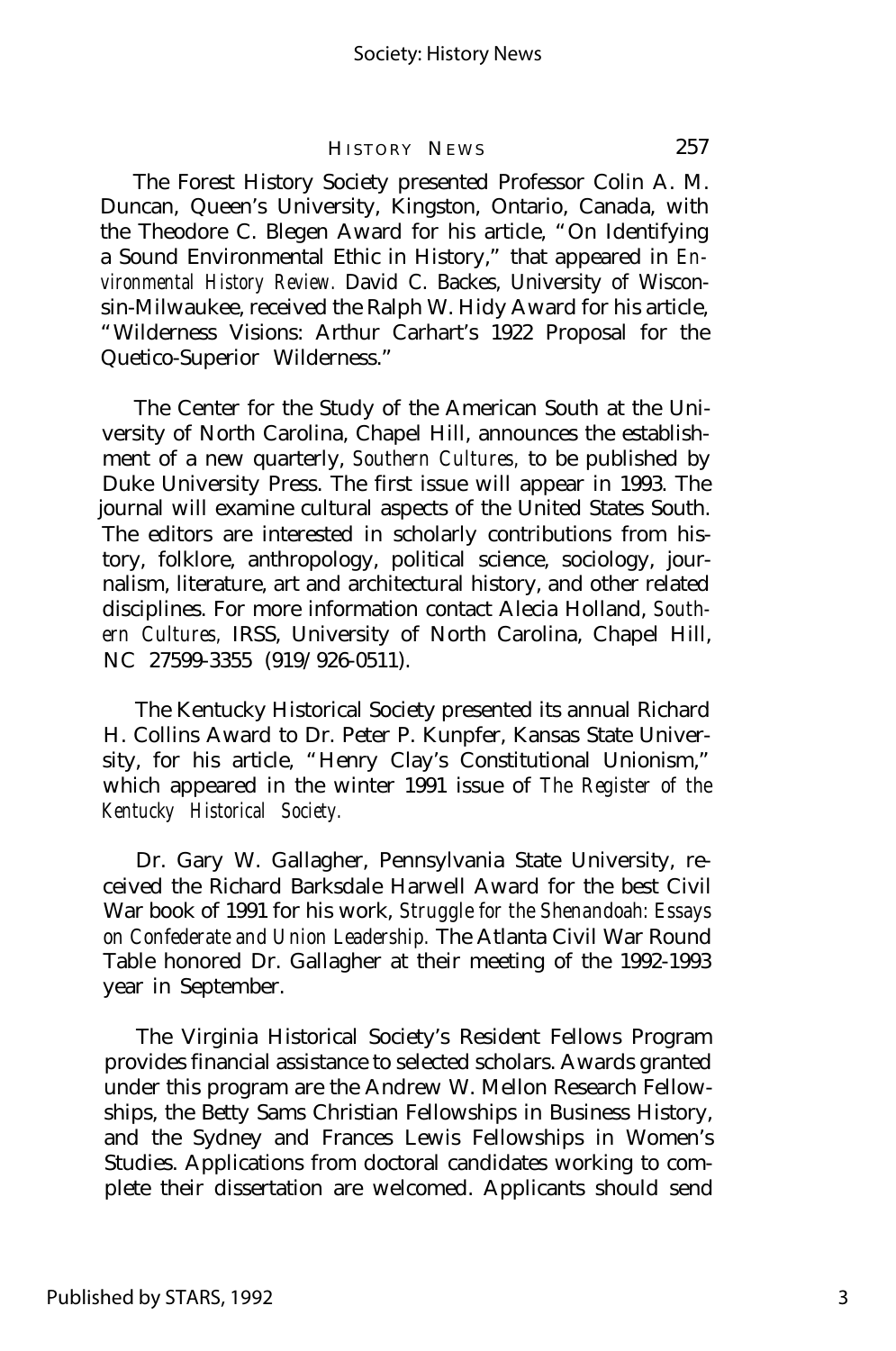258 FLORIDA HISTORICAL QUARTERLY

three copies of the following materials: a resume, two letters of recommendation, a description of the research project, and a cover letter. Applications should be sent to Nelson D. Lankford, Research Fellowship Committee, Virginia Historical Society, P. O. Box 7311, Richmond, VA 23221-0311 (804/358-4901; fax 804/355-2399).

The Forest History Society announces the availability of Alfred D. Bell, Jr., travel grants for 1993 for anyone wishing to study at the society's library and archives. For information on application procedures and the society's holdings, write Forest History Society, 701 Vickers Avenue, Durham, NC 27701 (919/ 682-9391). The Forest History Society offers programs in research, publication, and library and archival collecting involving the forest environment. It is affiliated with Duke University and publishes the quarterly journal *Forest & Conservation History* under the auspices of Duke University Press.

The Aviation Museum on the pier in St. Petersburg is scheduled to open on January 1, 1993. The museum, adjacent to the St. Petersburg Historical Museum, will feature the Florida Aviation Historical Society's reproduction of the world's first airliner, the *Benoist 43.*

#### *Call for Papers*

The Arkansas Historical Association announces a call for papers for its 1993 annual meeting to be held in Fort Smith, Arkansas, April 14-17. The theme of the meeting will be "Arkansas: The Western Experience, the Southern Experience, the American Experience." Papers placing Arkansas into the context of the West, South, and/or the United States are welcome. Persons wishing information should write to the program chair, Kenneth Startup, P. O. Box 3327, Williams Baptist College, Walnut Ridge, AK 72476.

The Oral History Association will hold its 1993 annual meeting on November 4-7, 1993, at the Birmingham Raddison Hotel in Birmingham, Alabama. Proposals for papers, panels, workshops, media presentations, or full sessions should be sent by